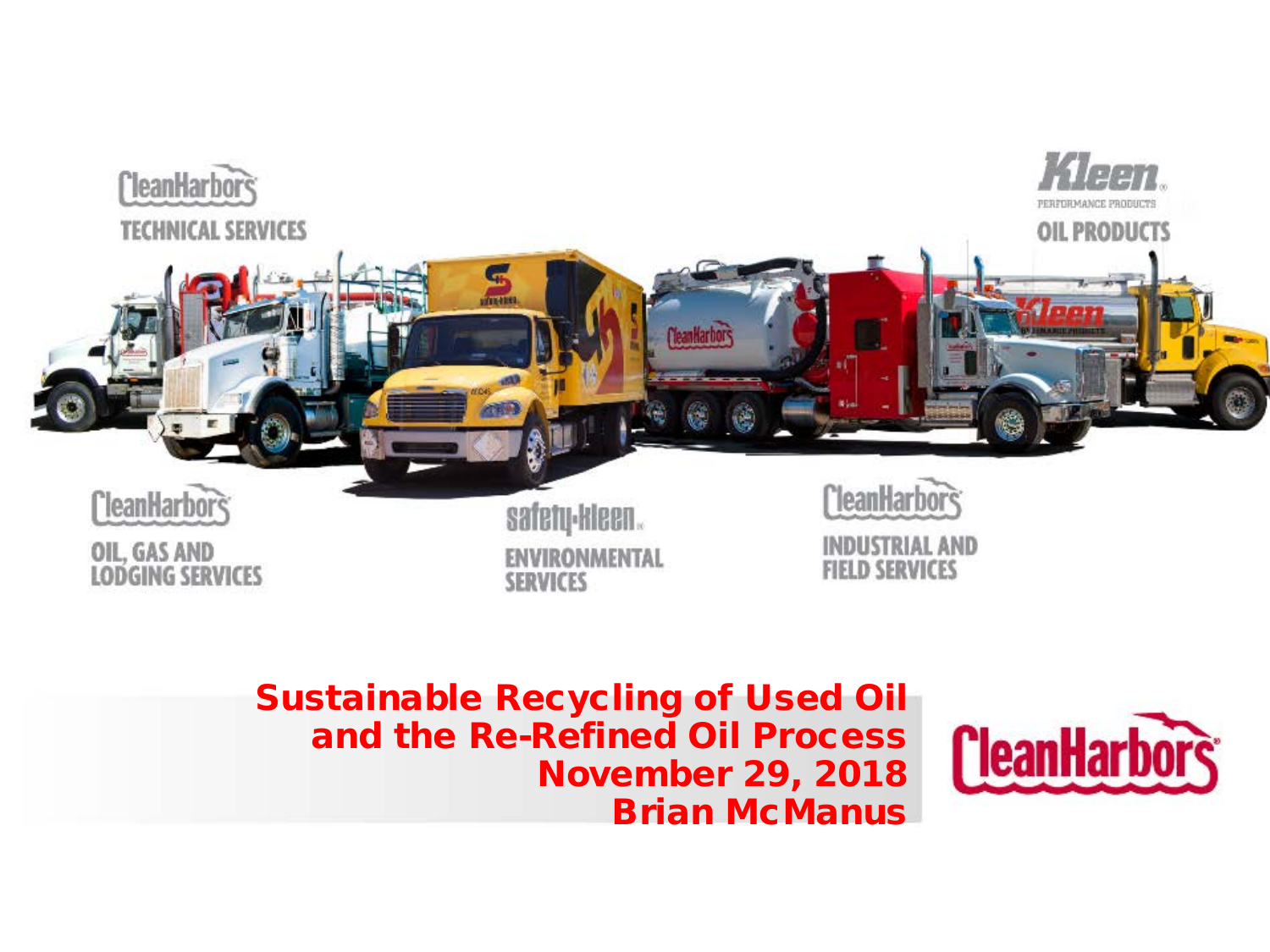### Safety-Kleen's Closed Loop Re-refined Oil System

- Since 1978, our unique closed-loop system starts with the collection of more than 200 million gallons of used oil **per year**  collected from over 80,000 customer locations
- Performance Plus Products return more than 140 million gallons of twice-refined oil to North American marketplace annually
- Our facilities remove contaminants and restore oil to its original purity while refining it again to an even higher quality
- Our process is environmentally-friendly and results in premium products sold at an attractive price



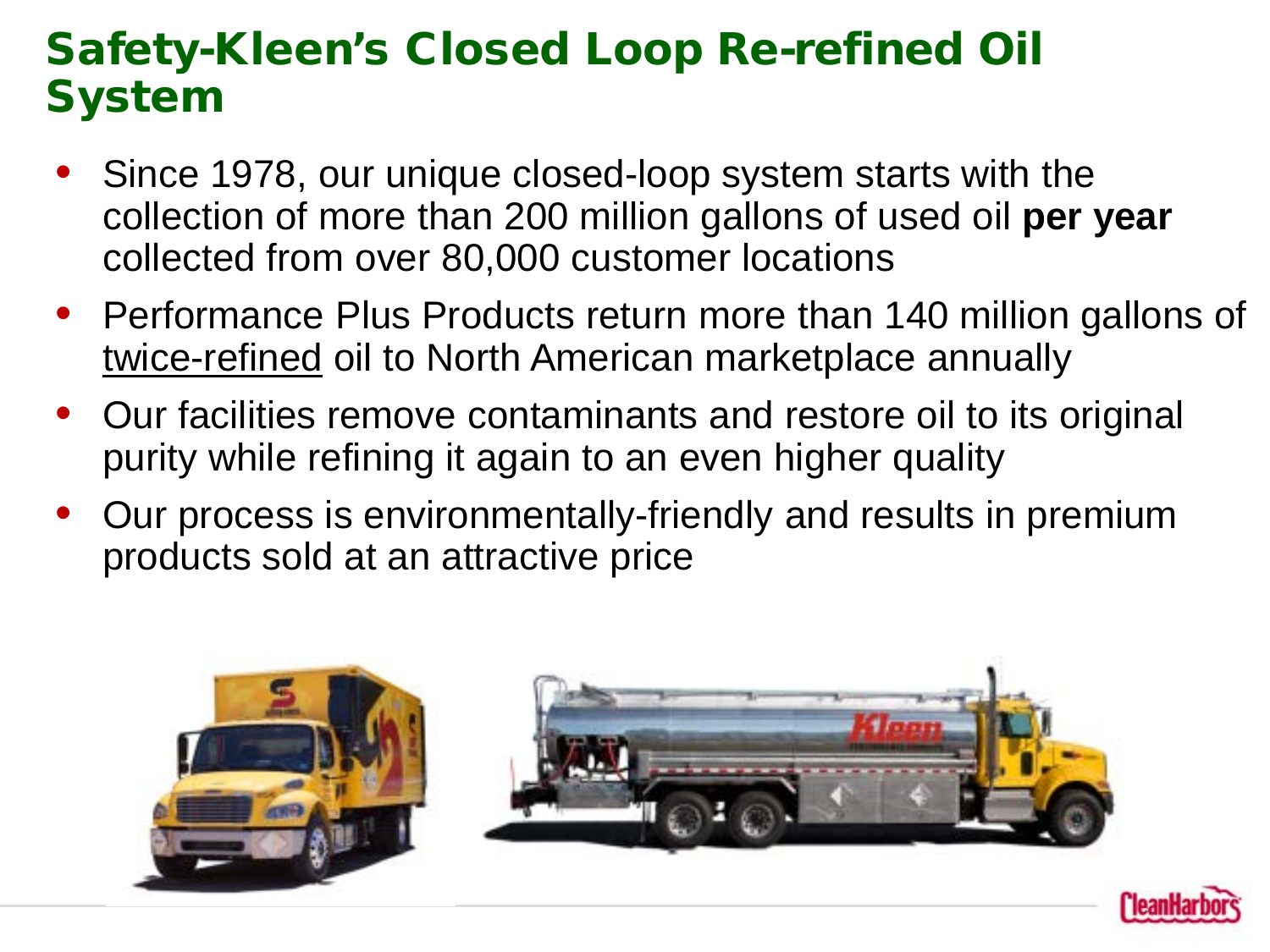# What is Re-Refining?

- The process of repeating the basic oil refining process to return base oil a usable condition.
- These oils are first cleansed of their contaminants
	- Removing insoluble contaminants, dirt, water, fuel, etc. through vacuum distillation
	- Removing soluble contaminants, spent additives and original remaining additives and other chemical compounds via Hydro-treating
- This process is very similar to what traditional oil refineries do to remove base oils from crude.
- The re-refined base oil is combined with a fresh additive package and returned back in to the marketplace.



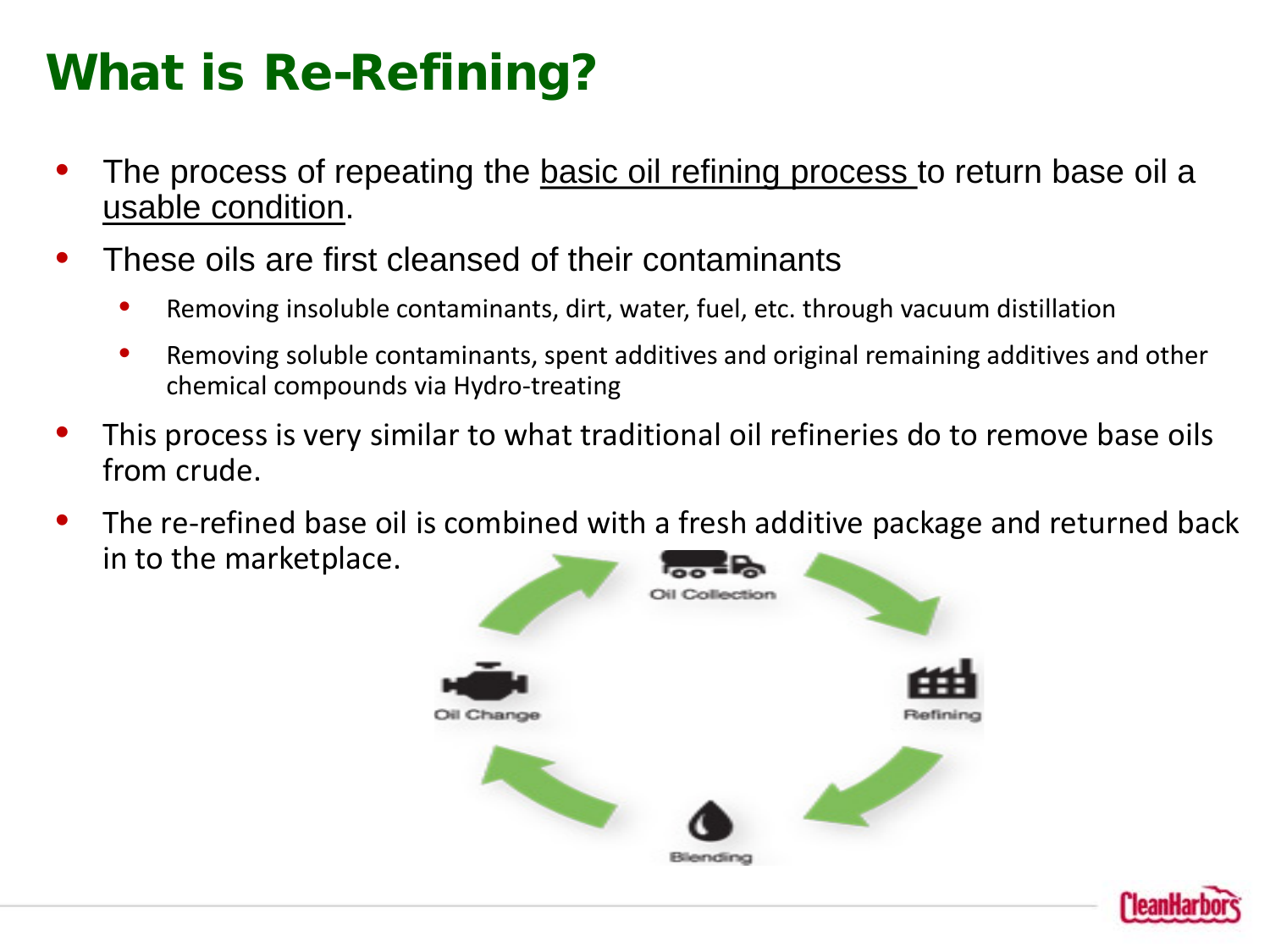# Safety-Kleen's Closed Loop System

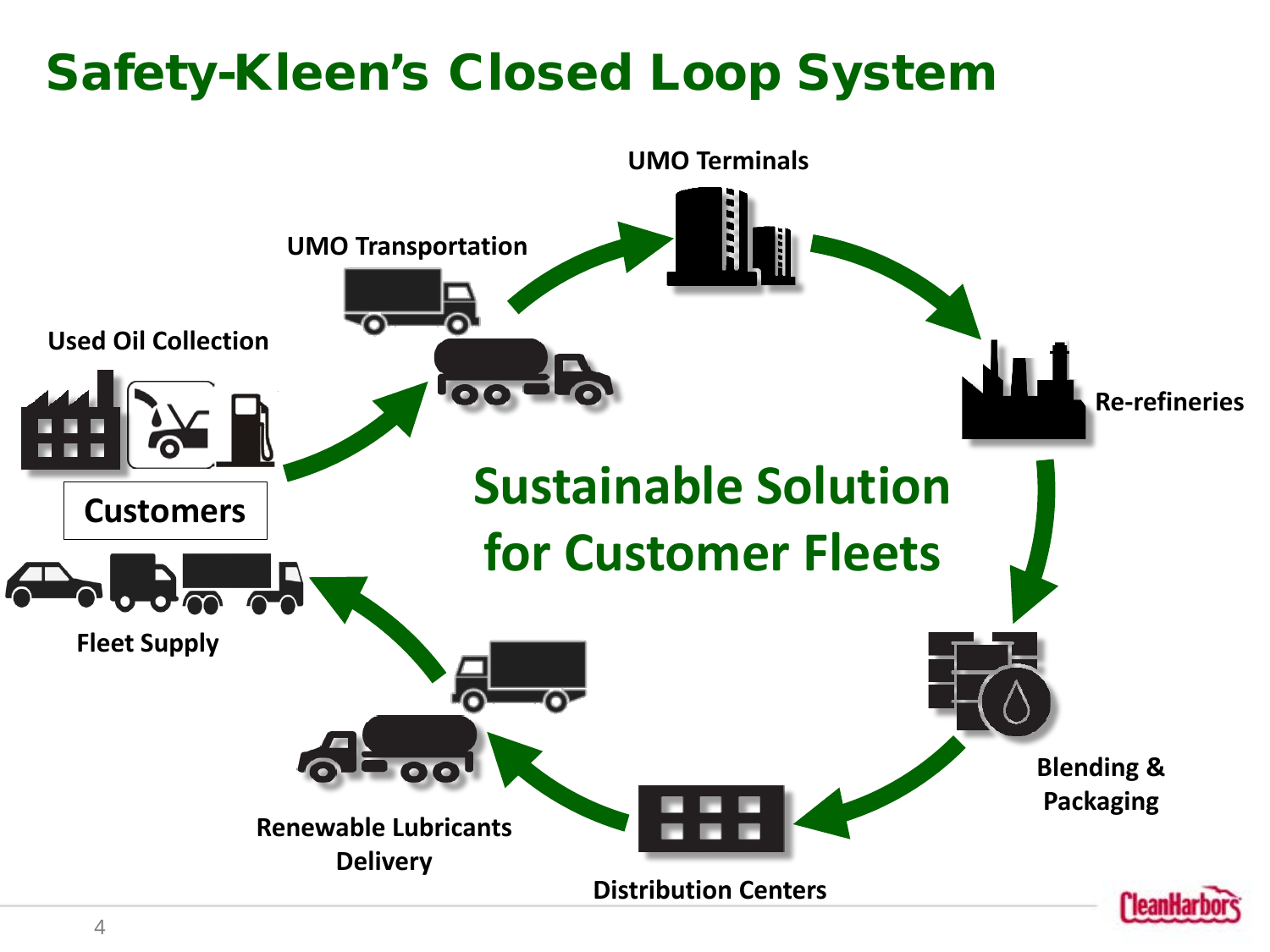# The basics or re-refining



**Re-Refined Base Oils** 





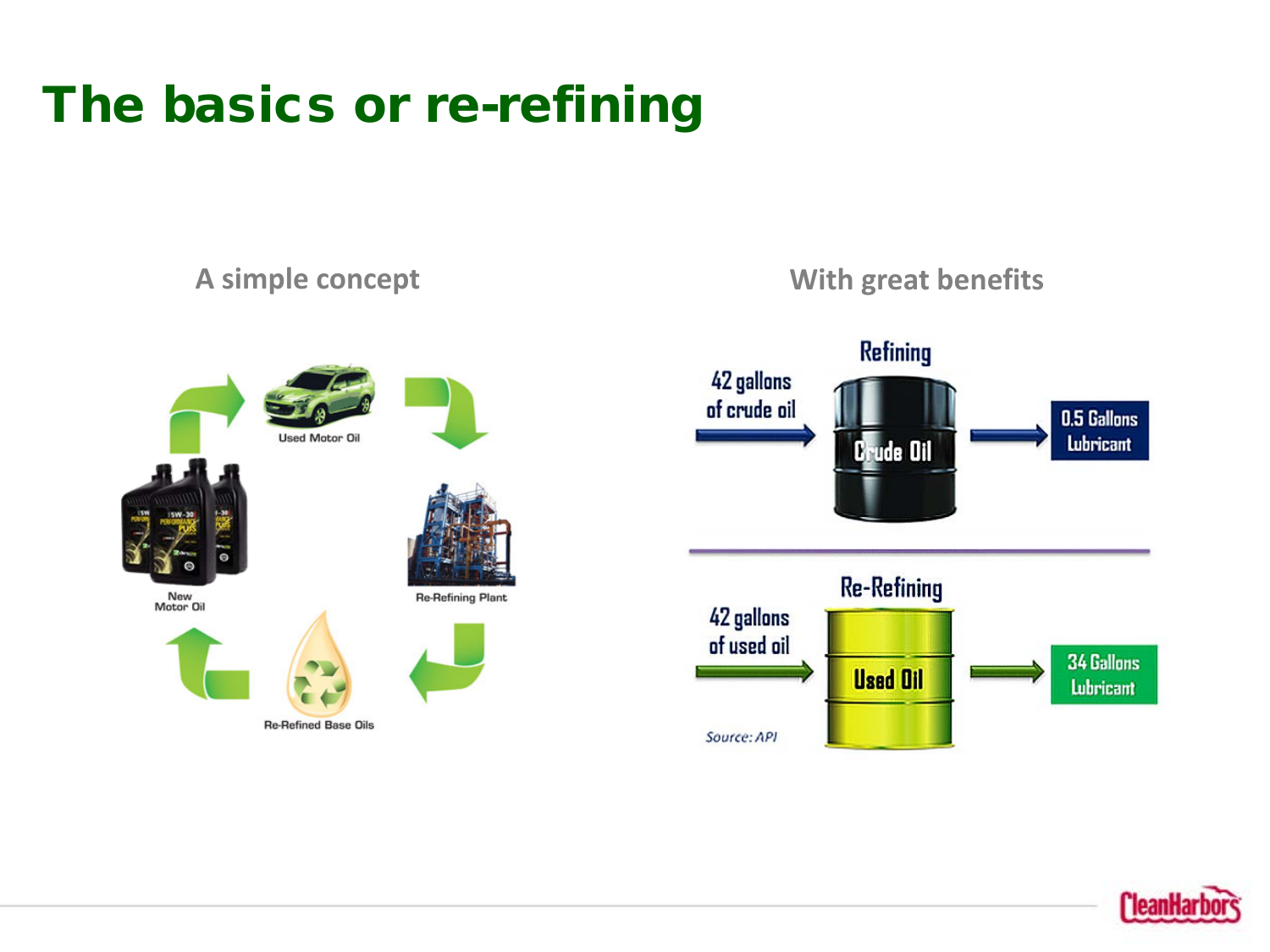### Re-refined Oil Reduces Need For Fossil Fuels

- Re-refining uses up to 80% less energy to produce than oil made from virgin crude
	- Since already refined once, it takes a great deal less energy to refine it a second time
	- Refining removes impurities and returns used oil to its original base oil state



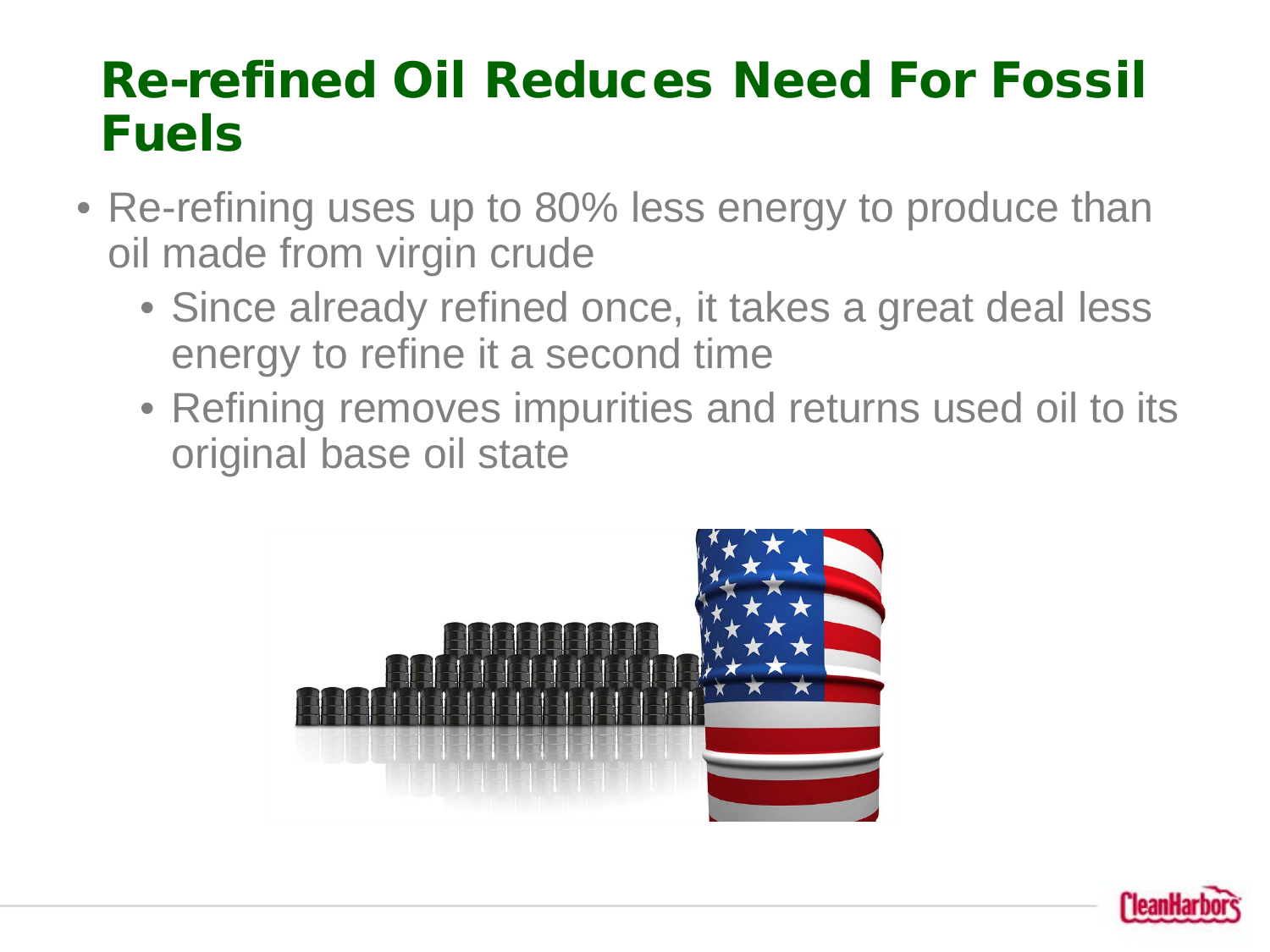# Sustainability in Action

*Re-refined oils use 80% less energy to produce – lowering our carbon footprint. Since inception, Safety-Kleen has re-refined more than 3 billion gallons of used oil. Our studies show this is has avoided over 23.3 million metric tons of greenhouse gas. This is the equivalent of growing 600 million trees for 10 years in an urban environment, or taking over 4.4 million passenger cars off the road for a year.\**

*\*https://www.epa.gov/energy/greenhouse-gas-equivalencies-calculator*



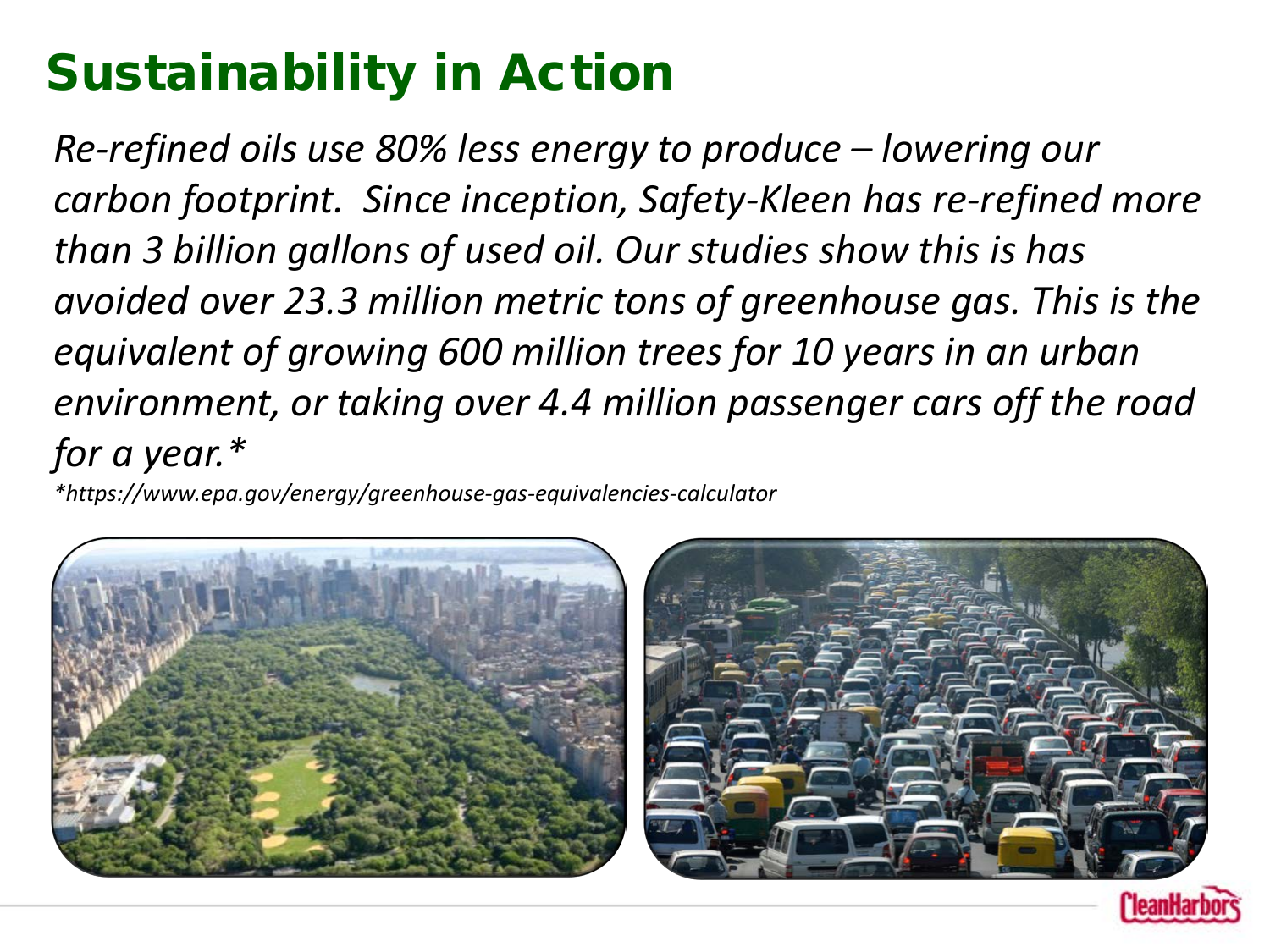# Additional Details

- **Sustainability:**
	- Protection for both your engines and the environment
- **Characteristics:**
	- Lube properties that are equal to or better than base oils from crude oil
	- Virtually no impurities with low aromatics
	- Low volatility and improved demulsibility
	- Uniform composition and high color stability
- **Exclusive Manufacturing Process:**
	- World's largest provider of twice-refined oil products





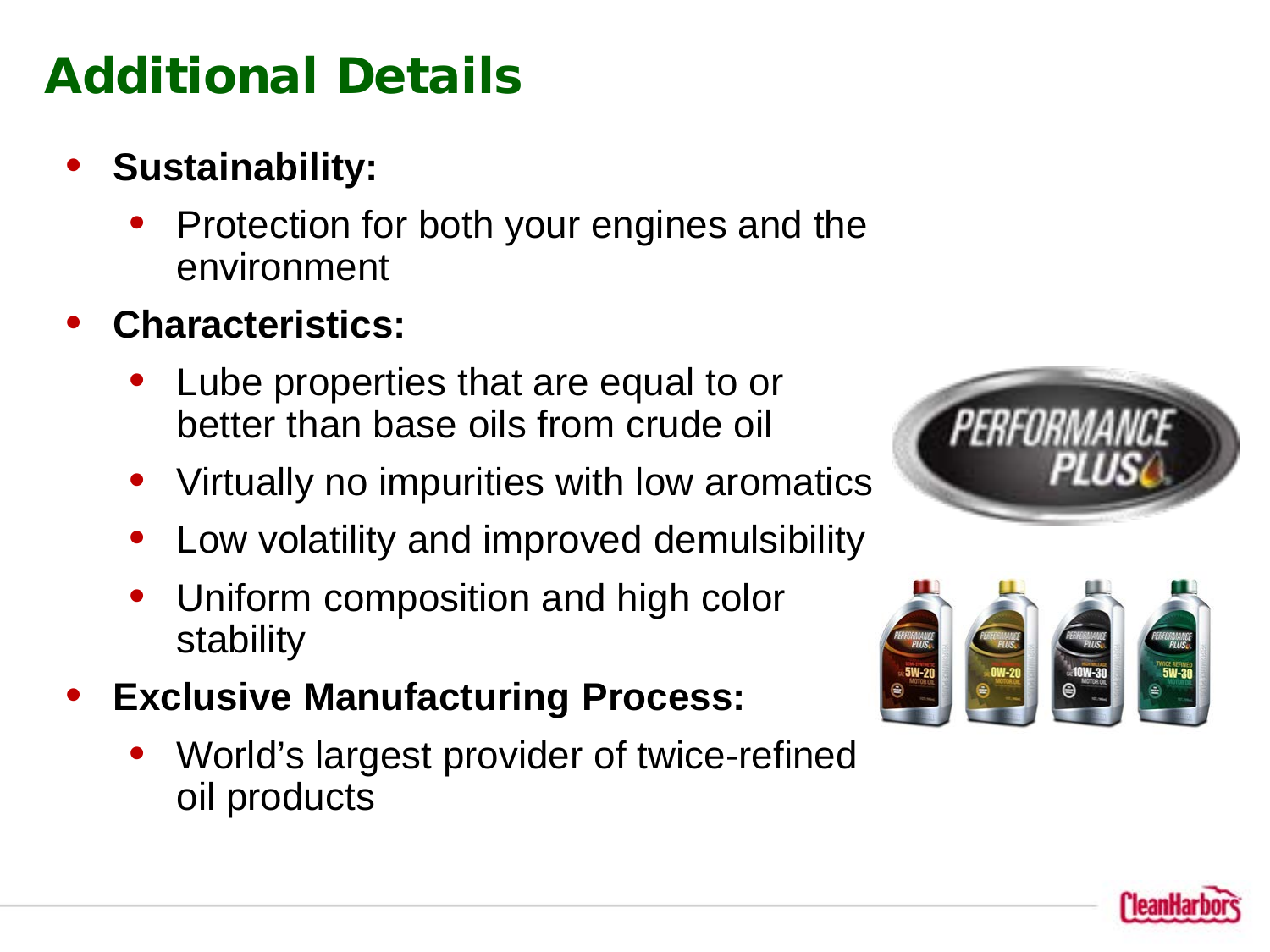### Re-refined Sustainable Oil Is Available For All Applications

**Automotive Lubricants**

5W-20, 5W-30 and 10W-30 synthetic blend range Synthetic Blend High Mileage 5W-30 and 10W-30 0W-20, 5W-20, and 5W-30 full synthetic range 0W-20 and 5W-30 full syn dexos1TM Gen 2 licensed products

**Hydraulic Fluids**

AW-32; AW-46 & AW-68

### **Heavy Duty Diesel Engine Oils**

10W-30 & 15W-40 CJ-4/SN 10W-30 & 15W-40 CK-4 & CK-4/SN 5W-40 full synthetic CK-4 Natural Gas 15W-40 CJ-4

#### **Heavy Duty Transmission Fluids**

Full Synthetic Heavy Duty ATF (suitable for Allison TES 295) Full Synthetic 50W ATF Heavy Duty T-04 Fluids (10W, 30W, and 50W) Universal Tractor Fluid

#### **Gear Oils & Greases**

75W-90 80W-90 85W-140





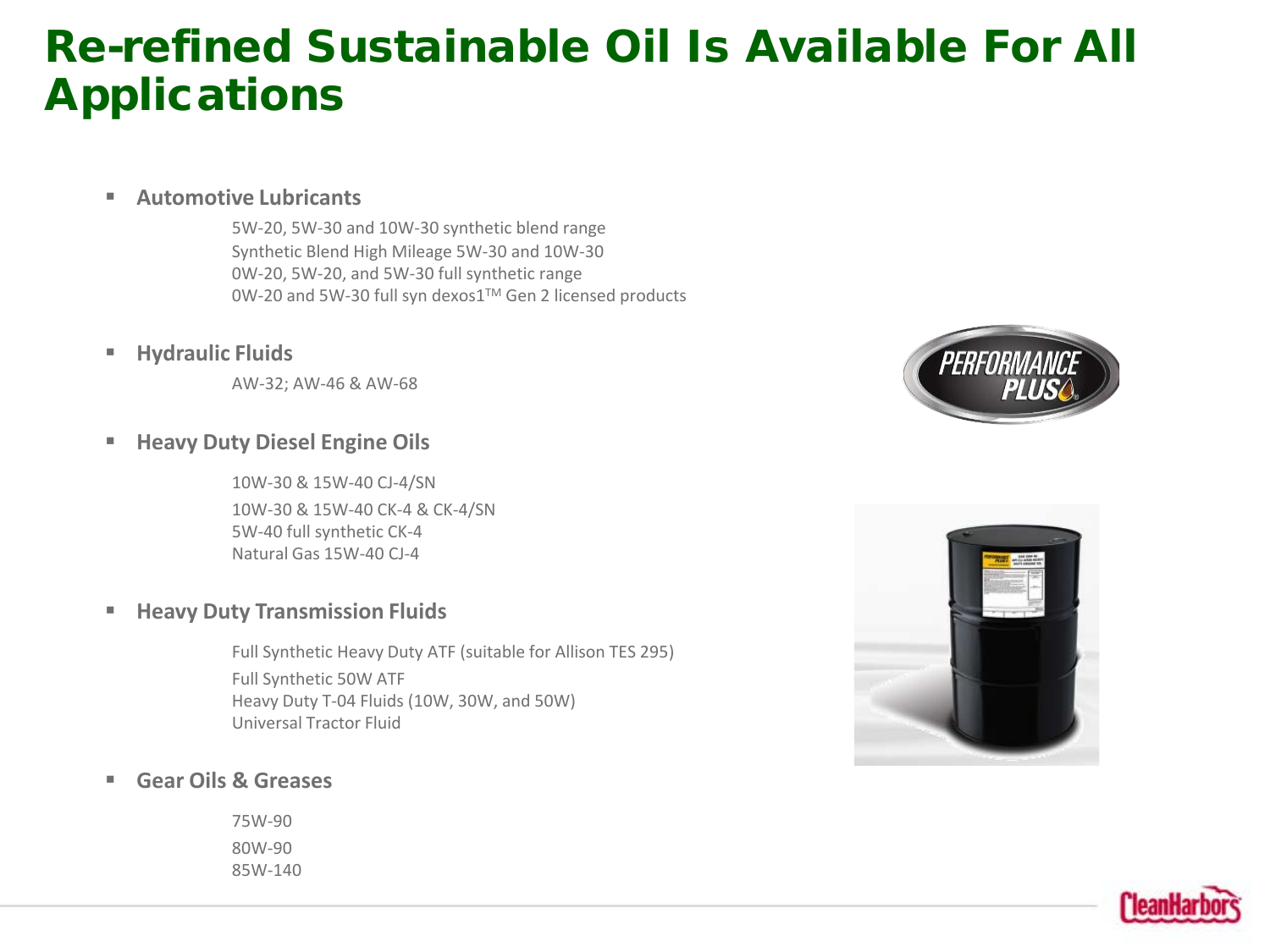# Certifications and Approvals

| API Schedule A License Agreement                            | Cummins CES20086                           | General Motors LS2                     | <b>MERCON® LV</b>                              |
|-------------------------------------------------------------|--------------------------------------------|----------------------------------------|------------------------------------------------|
| API Schedule A License Agreement - Canada                   | Cummins CES20087                           | Global DHD-1                           | Meritor O-81                                   |
| Dexos1™ Gen 2 Certificate of License 2013                   | Cummins ISL G (8.9L)                       | Hino CNG                               | MIL Spec. MIL-PRF-2105D, PRF 2105E             |
| Dexos1™ Gen 2 License Agreement                             | Cummins ISX12 G                            | Honda DW-1                             | MIL-PRF-2104G                                  |
| Detroit Diesel Approval Letter for EP 15W-40                | Cummins ISX15 G                            | Honda Z-1                              | MTU Category 2.1                               |
| Detroit Diesel Approval Letter for EP 10W-30                | Dana Corporation SHAE-256 Rev. C (75W-90)  | Hyundai CNG                            | MTU Category Type I                            |
| Cummins CES20081 Conformance Letter for EP 15W-40           | Detroit Diesel DFS 93K214                  | Hyundai SP-IV                          | MTU Category Type II                           |
| Cummins CES20081 Conformance Letter for EP 10W-30           | Detroit Diesel DFS 93K215                  | International TMS-6816                 | Navistar LNG Maxxforce 13L                     |
| Mack E0-0 Premium Plus + Volvo VDS-4 Approval Letter for EP | Detroit Diesel DFS 93K218                  | ISO 11158                              | Navistar LNG Maxxforce® DT 7.6L                |
| TC-W3 Certified Oil Registration Program 2012               | Detroit Diesel DFS 93K222                  | ISO 11158 HM                           | Navistar/International TMS 6816                |
| Volvo Approval Letter for 10W-30                            | Detroit Diesel DFS 93K233                  | ISO 20763 vane pump test               | Nissan Matic J                                 |
| Allison Transmission Approval Letter - 2281540              | Detroit Diesel Series 50G                  | <b>Isuzu CNG</b>                       | Nissan Matic S                                 |
| Allison Transmission Approval Letter - 22915MH              | Detroit Diesel Series 60G                  | JASO DH-2                              | Parker Hannifin HF-0, HF-1, HF-2               |
| Mack Truck GO-G, GO-H, GO-J approved (80W-90)               | <b>DEXRON®</b>                             | John-Deere J20A, J20C                  | Power shift transmissions specifying Cat TO-2  |
| Allison C-3   C-4                                           | <b>DEXRON®IIE</b>                          | Kubota B6 (UTD)                        | Renault RGD                                    |
| Allison TES-295 & TES-389 comparable                        | <b>DEXRON®III</b>                          | M2C86C   M2C134D                       | Renault RLD-3                                  |
| Arvin Meritor - O-76E (75W-90)                              | <b>DEXRON®VI</b>                           | Mack CNG                               | Renault RLD-4                                  |
| ASTM D6158                                                  | DIN 51524 Part 1 and 2                     | MACK EO-0 Premium Plus                 | SAE J2360 approved (80W-90)                    |
| Caterpillar ECF-1A                                          | DIN 51524-2                                | <b>MACK EO-M Plus</b>                  | <b>SAE MS 1004</b>                             |
| Caterpillar ECF-2                                           | Eaton 35VQ25 pump test                     | <b>MACK EO-N</b>                       | Suitable for gearboxes specifying US Steel 224 |
| Caterpillar ECF-3                                           | Eaton Brochure 03-401-2010                 | MACK EO-N Premium Plus 03              | Vickers 35VQ25   35VQ25A                       |
| Caterpillar TO-2, TO-4                                      | Eaton Roadranger PS-164 Rev. 7             | MACK EO-S 4.5                          | Volvo 97305                                    |
| Chrysler/Fiat MS-10902                                      | Eaton/Vickers M-2950-S. I-286-S            | Mack TO-A Plus                         | Volvo CNG                                      |
| CID A-A-52306                                               | Ford WSL-M2C192-A (75W-140)                | Mack Truck GO-G, GO-H, GO-J, GO-J Plus | Volvo I-Shift                                  |
| Cincinnati Fives P-68, P-69, P-70                           | Ford ESP-M2C138-CJ                         | <b>MAN 270</b>                         | Volvo VDS 2                                    |
| Cincinnati Milacron                                         | Ford ESP-M2C166-H                          | <b>MAN 3275</b>                        | Volvo VDS 3                                    |
| Cummins B5.9G                                               | Ford M6C32                                 | <b>MAN 3575</b>                        | Volvo VDS 3                                    |
| Cummins C8.3G                                               | Ford New Holland: M2C41B   M2C48B   M2C48C | MB 226.9                               | Volvo VDS 4                                    |
| Cummins CES20076                                            | Ford Type A Suffix A                       | Mercedes Benz 228.3                    | Volvo VDS 4.5                                  |
| Cummins CES20077                                            | Ford WSS-M2C171-E                          | Mercedes Benz 228.31                   | ZF Freedomline (ZF-AS Tronic)                  |
| Cummins CES20081                                            | Ford WSS-M2C171-F1                         | <b>MERCON®</b>                         |                                                |

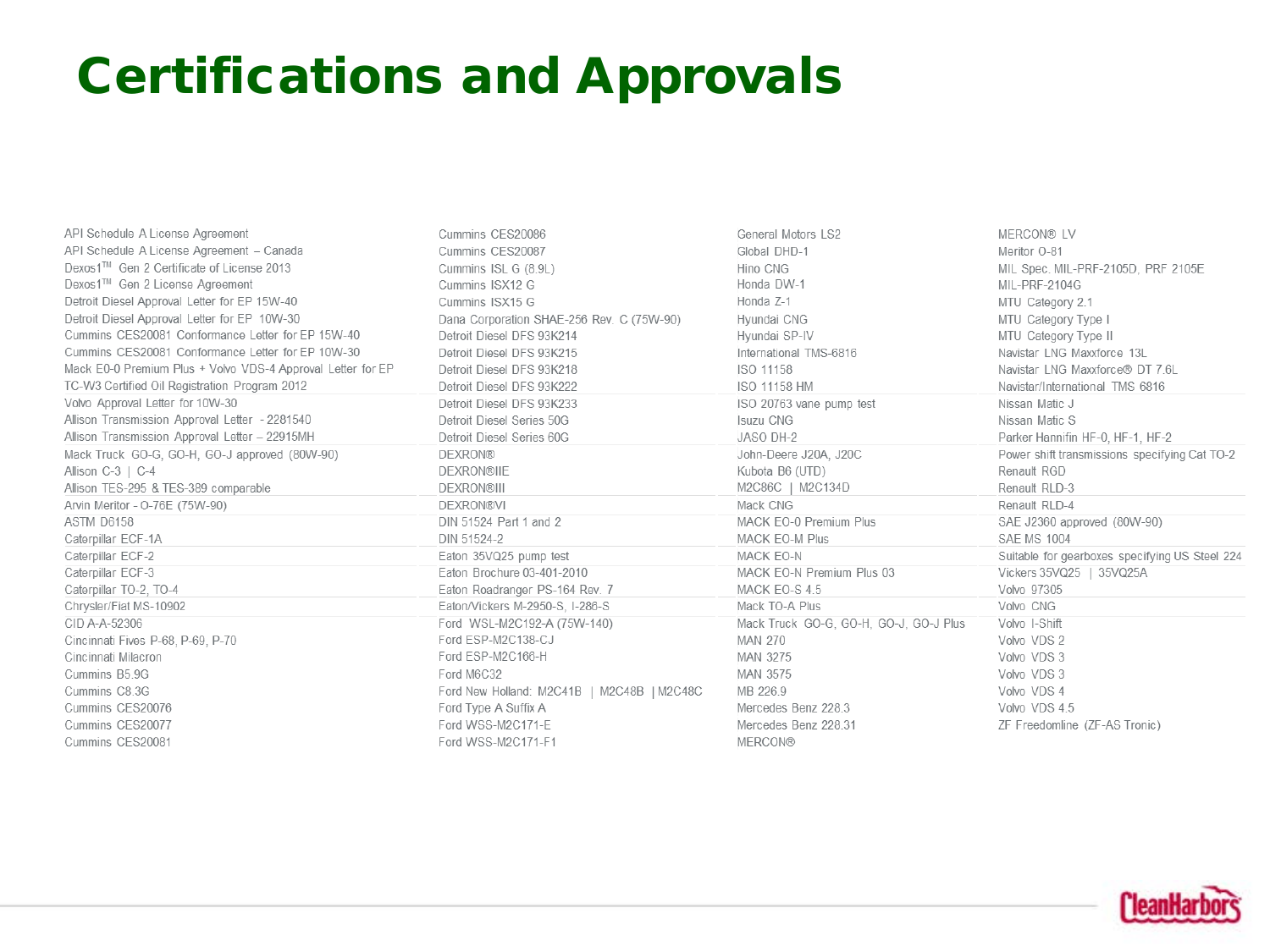# ISO Certification for Quality Management



**OUALITY SYSTEMS** 

REGISTRARS, INC.

### **CERTIFICATE** OF REGISTRATION

This is to certify that the management system of

#### Safety-Kleen Systems, Inc.

601 Riley Road East Chicago, IN 46312-1638

has been assessed and certified as meeting the requirements of

#### ISO 9001:2008

This certificate of registration remains valid subject to satisfactory surveillance audits for the following activities:

Supply lubricating oils, asphalt extenders, and both distillate and non-distillate fuels per internal and external standards and customer requirements.

| <b>Certificate Number:</b> | QSR-090            |
|----------------------------|--------------------|
| Certified since            | March 30, 1993     |
| Date issued                | September 28, 2015 |
| Date of certification      | December 21, 2015  |
| Valid until                | December 20, 2018  |

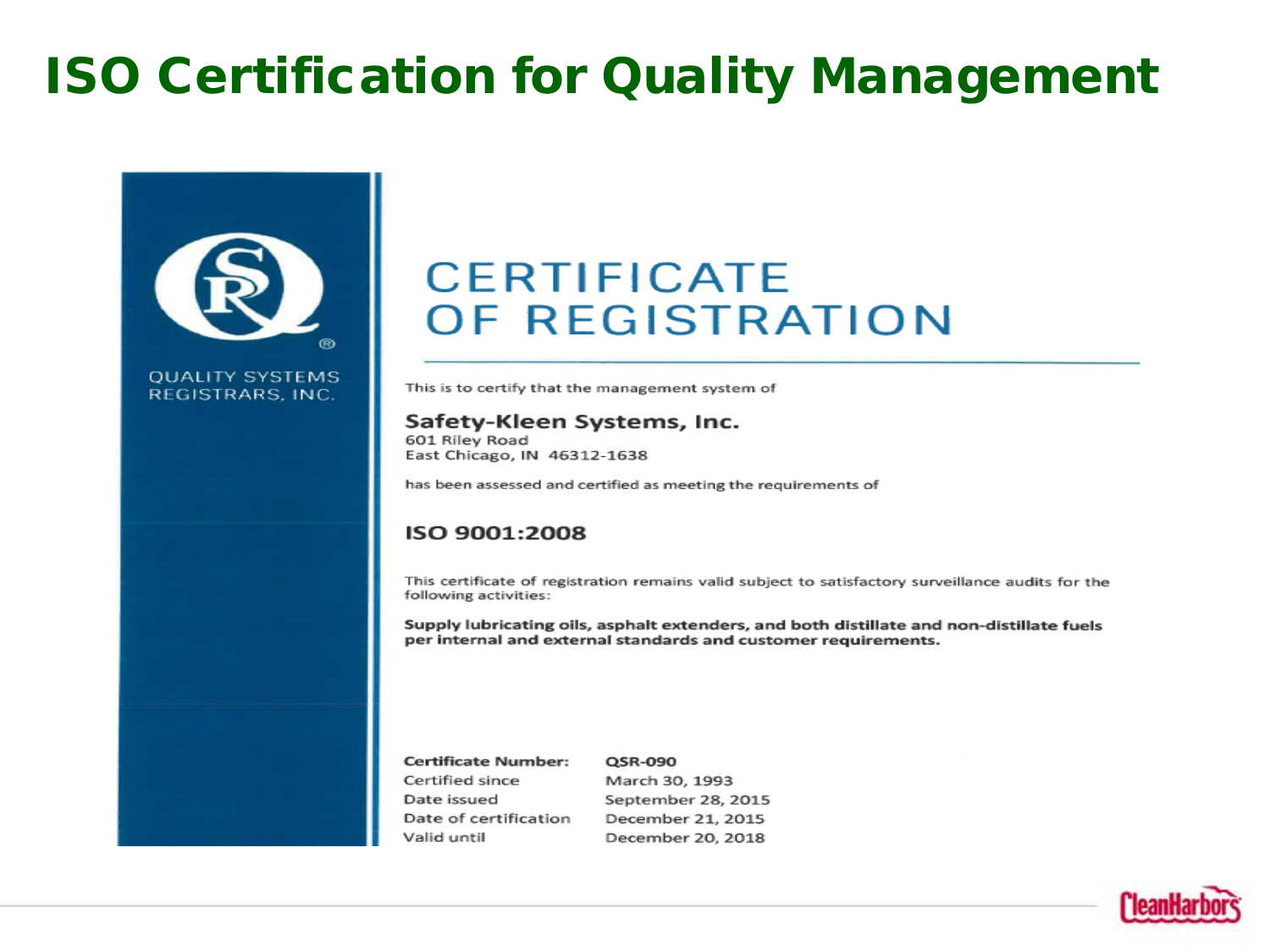### Video

https://www.youtube.com/watch?v=AIcMze5Gn7M&feature=youtu.be